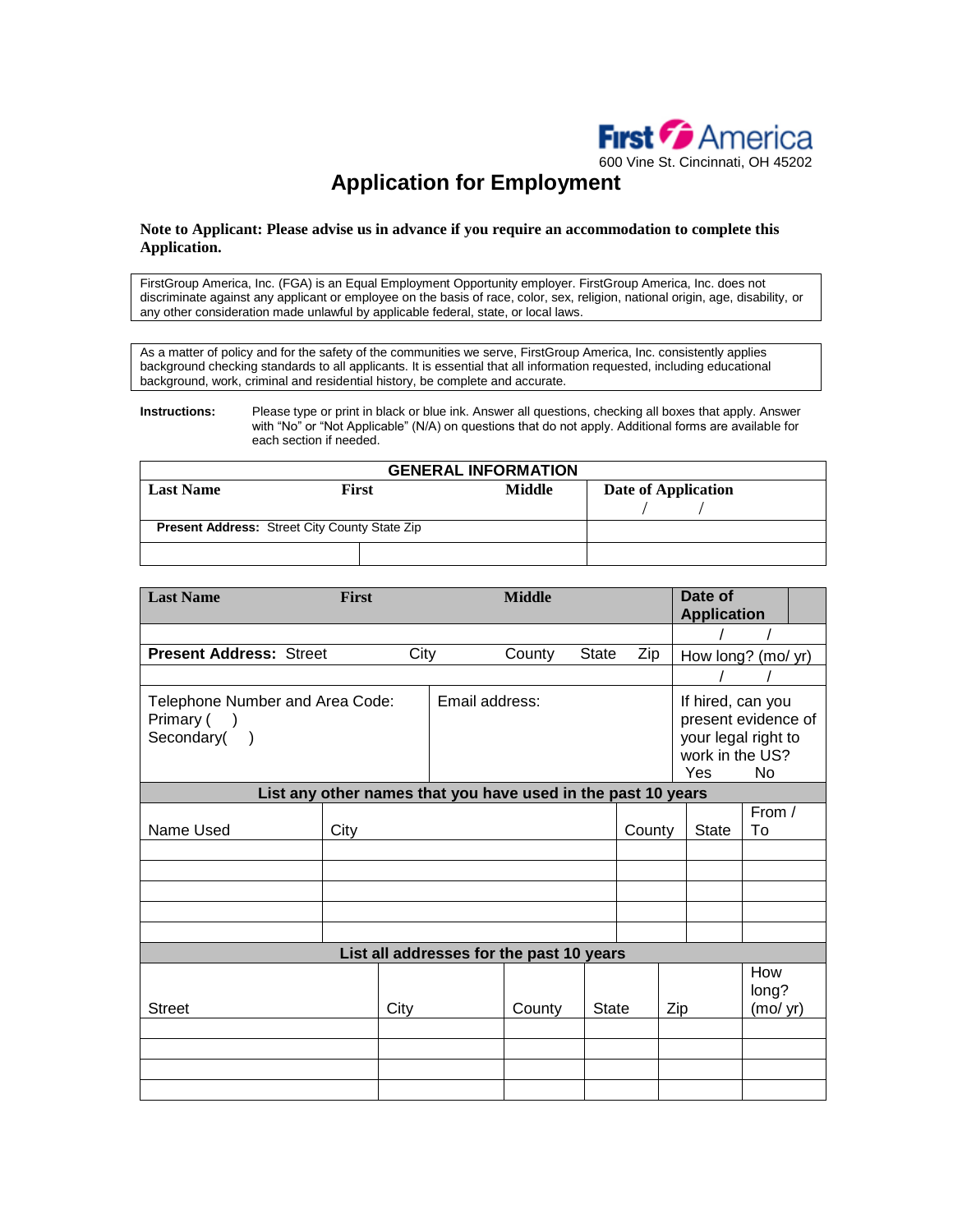| Have you ever been fired or asked to resign<br>by an Employer? Yes<br>No.                                                                |       |  | If yes, explain:        |                                              |        |                                                       |      |                                   |             |
|------------------------------------------------------------------------------------------------------------------------------------------|-------|--|-------------------------|----------------------------------------------|--------|-------------------------------------------------------|------|-----------------------------------|-------------|
| What position are you applying for?                                                                                                      |       |  |                         | Minimum salary / wage requirement:           |        |                                                       |      |                                   |             |
|                                                                                                                                          |       |  |                         |                                              |        | How were you referred to our company?                 |      |                                   |             |
| Banner                                                                                                                                   | Flyer |  | Print Ad                | On-line Ad                                   |        | Radio/TV Ad                                           |      | <b>State Employment</b><br>Agency | Job<br>Fair |
| Community<br>Our<br>Organization<br>Website                                                                                              |       |  | Employee referral-Name: |                                              | Other: |                                                       |      |                                   |             |
| Have you ever worked for<br>FirstGroup, First Student, First<br>Transit, First Vehicle Services or<br>Greyhound?<br>Yes.<br>Nο           |       |  | Where                   |                                              |        |                                                       | When |                                   |             |
| Have you ever applied to<br>FirstGroup, First Student, First<br>Transit, First Vehicle Services or<br>Greyhound?<br>Yes<br>No.           |       |  | Where                   |                                              |        |                                                       | When |                                   |             |
| If hired, what date are<br>Would you accept<br>employment in another<br>you available to start<br>city? Yes Nolf yes,<br>work?<br>where? |       |  |                         | Are you applying for:<br>Full-time Part-time |        | Are you able to work:<br>Days<br>Evenings<br>Weekends |      |                                   |             |

### **FirstGroup America, Inc. is an Equal Opportunity Employer that values diversity Note: A pre-employment drug test is required for employment**

| <b>EDUCATIONAL BACKGROUND</b>                                      |                                                 |                                   |                      |                                    |  |  |  |
|--------------------------------------------------------------------|-------------------------------------------------|-----------------------------------|----------------------|------------------------------------|--|--|--|
|                                                                    | Name and<br>location of<br>school or<br>college | Circle highest<br>grade completed | Did you<br>graduate? | What was your<br>degree and major? |  |  |  |
| Elementary<br>and Junior<br>High / Middle<br>School                |                                                 | 1 2 3 4<br>5678                   |                      |                                    |  |  |  |
| <b>High School</b><br>and/or G.E.D.                                |                                                 | 9<br>10<br>11<br>12 <sup>°</sup>  | Yes<br>No.           |                                    |  |  |  |
| College                                                            |                                                 | 1 2 3 4                           | Yes<br>No.           | Degree:<br>Major:                  |  |  |  |
| Trade,<br>Business,<br>Corresponde<br>nce or<br>Graduate<br>School |                                                 | Degree /<br>Certificate earned:   | Yes<br>No.           | Degree:<br>Major:                  |  |  |  |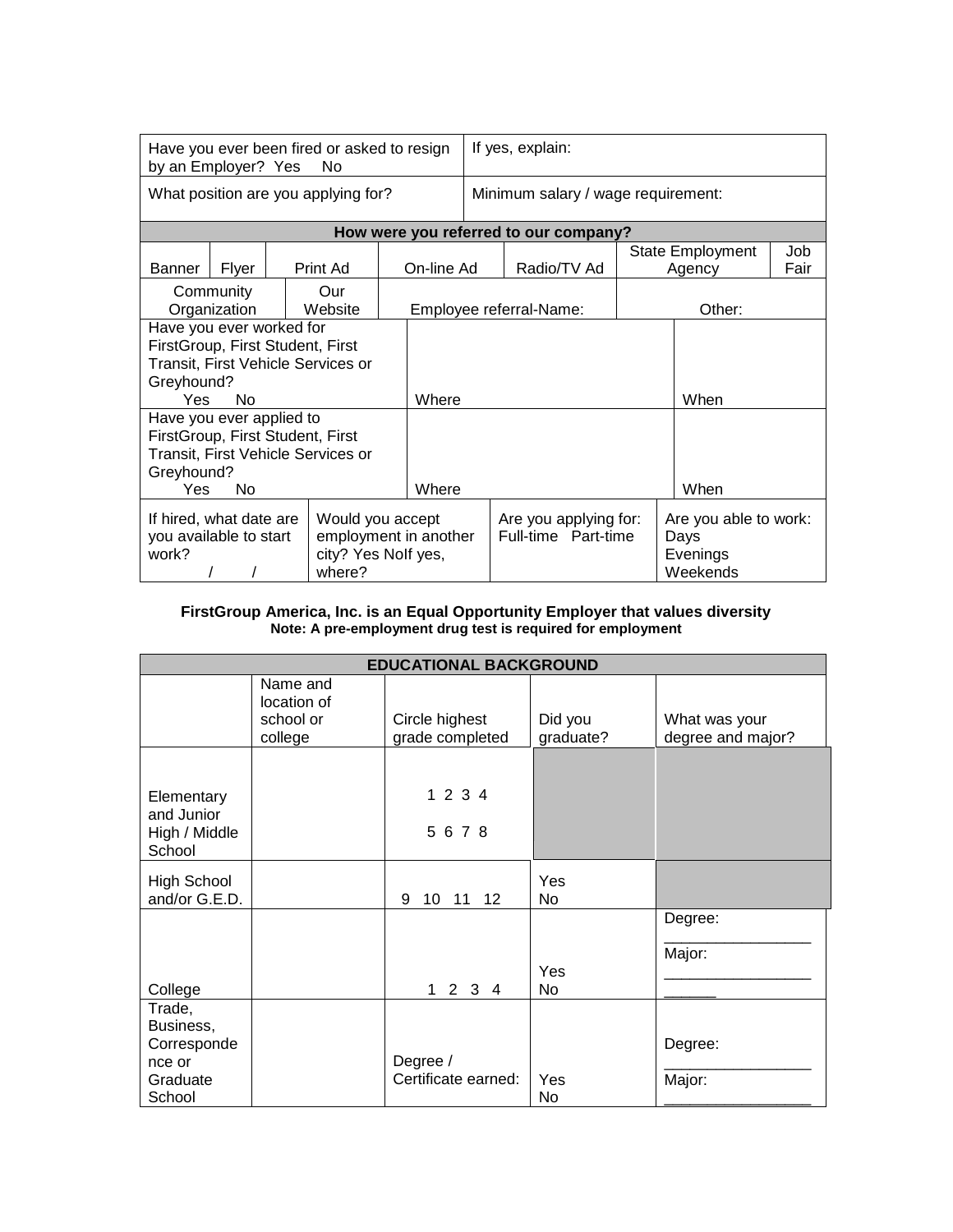| List any other training or<br>educational programs of note:                    |  |
|--------------------------------------------------------------------------------|--|
| List any academic honors or<br>other special recognition you<br>have received: |  |
| List any extracurricular activities<br>and school offices of note:             |  |

## **EMPLOYMENT HISTORY**

All employment for the past 10 years must be noted below, including jobs held while in school or while in the military. Record your present or most recent position first and go back in chronological order. Resumes may not be substituted for any information requested, but may be submitted as an adden to the completed application. Complete all questions for each position.

\* Massachusetts applicants may include any verified work performed on a volunteer basis.

|                          |     | Salary / pay rate:                                                                   |                                                                                                                       |  |  |  |  |
|--------------------------|-----|--------------------------------------------------------------------------------------|-----------------------------------------------------------------------------------------------------------------------|--|--|--|--|
| From:                    | To: | Beginning:                                                                           | Ending:                                                                                                               |  |  |  |  |
| <b>Employer address:</b> |     |                                                                                      |                                                                                                                       |  |  |  |  |
|                          |     |                                                                                      |                                                                                                                       |  |  |  |  |
| Position(s) held:        |     |                                                                                      |                                                                                                                       |  |  |  |  |
|                          |     |                                                                                      |                                                                                                                       |  |  |  |  |
|                          |     |                                                                                      |                                                                                                                       |  |  |  |  |
|                          |     |                                                                                      |                                                                                                                       |  |  |  |  |
|                          |     | Dates employed (mo/yr):<br><b>Employer</b><br>phone #:<br><b>Reason for leaving:</b> | Supervisor's name & title:<br>Briefly explain your job duties & responsibilities<br>including supervisory experience: |  |  |  |  |

## **EMPLOYMENT HISTORY**

| <b>Employer name:</b>            | Dates employed (mo/yr):    |  |                             | Salary / pay rate:                                                                      |                            |         |  |  |
|----------------------------------|----------------------------|--|-----------------------------|-----------------------------------------------------------------------------------------|----------------------------|---------|--|--|
|                                  | From:                      |  | To:                         |                                                                                         | Beginning:                 | Ending: |  |  |
| <b>Employer address:</b>         |                            |  | <b>Employer</b><br>phone #: |                                                                                         | Supervisor's name & title: |         |  |  |
|                                  |                            |  |                             |                                                                                         |                            |         |  |  |
| Position(s) held:                |                            |  |                             | Briefly explain your job duties & responsibilities<br>including supervisory experience: |                            |         |  |  |
|                                  |                            |  |                             |                                                                                         |                            |         |  |  |
| May we contact this<br>employer? | <b>Reason for leaving:</b> |  |                             |                                                                                         |                            |         |  |  |
|                                  |                            |  |                             |                                                                                         |                            |         |  |  |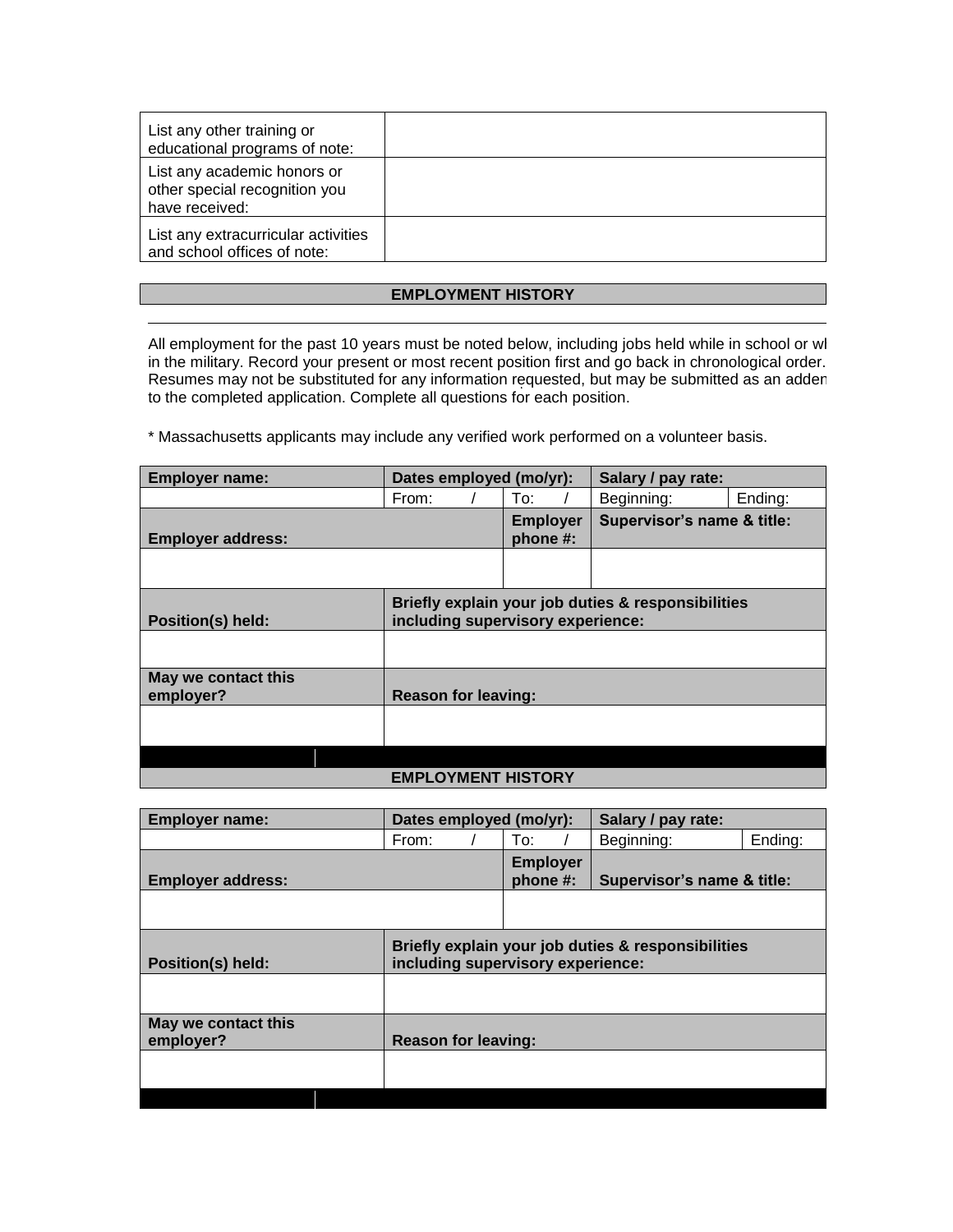#### **EMPLOYMENT HISTORY**

| <b>Employer name:</b>            | Dates employed (mo/yr):    |                             | Salary / pay rate:                                                                      |         |  |  |  |
|----------------------------------|----------------------------|-----------------------------|-----------------------------------------------------------------------------------------|---------|--|--|--|
|                                  | From:                      | To:                         | Beginning:                                                                              | Ending: |  |  |  |
| <b>Employer address:</b>         |                            | <b>Employer</b><br>phone #: | Supervisor's name & title:                                                              |         |  |  |  |
|                                  |                            |                             |                                                                                         |         |  |  |  |
| <b>Position(s) held:</b>         |                            |                             | Briefly explain your job duties & responsibilities<br>including supervisory experience: |         |  |  |  |
|                                  |                            |                             |                                                                                         |         |  |  |  |
| May we contact this<br>employer? | <b>Reason for leaving:</b> |                             |                                                                                         |         |  |  |  |
|                                  |                            |                             |                                                                                         |         |  |  |  |

| <b>IDENTIFY AND EXPLAIN ANY EMPLOYMENT GAPS, OR PERIODS OF UNEMPLOYMENT</b><br>OF 30 DAYS OR LONGER |        |         |  |  |  |  |
|-----------------------------------------------------------------------------------------------------|--------|---------|--|--|--|--|
|                                                                                                     | Dates: | Reason: |  |  |  |  |
| From:                                                                                               | To:    |         |  |  |  |  |
|                                                                                                     |        |         |  |  |  |  |
|                                                                                                     |        |         |  |  |  |  |
|                                                                                                     |        |         |  |  |  |  |
|                                                                                                     |        |         |  |  |  |  |
|                                                                                                     |        |         |  |  |  |  |
|                                                                                                     |        |         |  |  |  |  |

## **CRIMINAL CONVICTION HISTORY**

**FirstGroup America and its Companies strive to provide a safe environment for our employees, the communities we support, and the patrons we transport. For these reasons, all applicants must provide a complete adult criminal conviction record subject to federal and state mandated restrictions. This includes any conviction and/or criminal charge where the final disposition is still pending. Please note that a criminal conviction history will not necessarily disqualify an applicant from employment. Factors such as age, seriousness and nature of the violation as it relates to the applicable position shall be considered.**

### **REFER TO FORM HRF-O46, ATTACHED, FOR STATE MANDATED RESTRICTIONS REGARDING DISCLOSURE OF CRIMINAL CONVICTION HISTORY.**

## **MASSACHUSETTS & CITY OF PHILADELPHIA APPLICANTS: DO NOT COMPLETE THE "CRIMINAL HISTORY" PORTION OF THIS APPLICATION.**

| Date of<br>conviction | Location of conviction or pending charge |               |
|-----------------------|------------------------------------------|---------------|
| MM / YYYY             | City, State                              | Name of court |
|                       |                                          |               |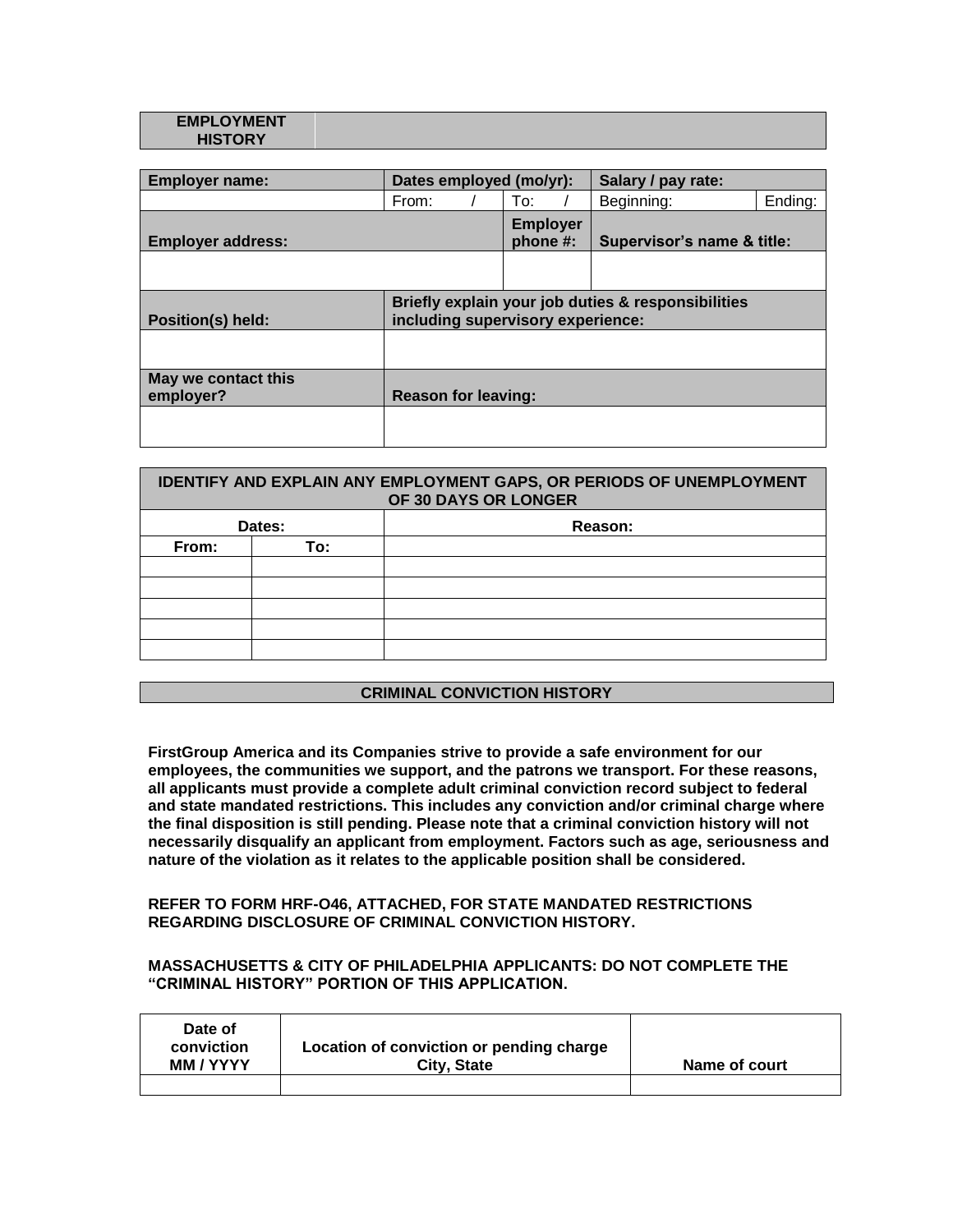| <b>Mark</b><br>appropriate box          | Nature of conviction or pending charge                  |               |  |  |  |
|-----------------------------------------|---------------------------------------------------------|---------------|--|--|--|
| Misdemeanor                             |                                                         |               |  |  |  |
| Felony                                  |                                                         |               |  |  |  |
| Pending Charge                          |                                                         |               |  |  |  |
|                                         |                                                         |               |  |  |  |
| Date of<br>conviction<br><b>MM/YYYY</b> | Location of conviction or pending charge<br>City, State | Name of court |  |  |  |
| <b>Mark</b><br>appropriate box          | Nature of conviction or pending charge                  |               |  |  |  |
| Misdemeanor                             |                                                         |               |  |  |  |
| Felony                                  |                                                         |               |  |  |  |
| Pending Charge                          |                                                         |               |  |  |  |

| ADMINISTRATIVE SUPPORT APPLICANTS ONLY                              |                      |                             |                         |  |  |  |
|---------------------------------------------------------------------|----------------------|-----------------------------|-------------------------|--|--|--|
| <b>Type of experience</b>                                           | Length of experience | <b>Type of experience</b>   | Length of<br>experience |  |  |  |
| AP/AR                                                               |                      | <b>Microsoft Excel</b>      |                         |  |  |  |
| <b>Multi-line phone</b><br>system                                   |                      | <b>Microsoft Word</b>       |                         |  |  |  |
| Typing / keyboarding                                                | WPM:                 | <b>Microsoft Outlook</b>    |                         |  |  |  |
| 10-key calculator                                                   | Accuracy:            | <b>Microsoft PowerPoint</b> |                         |  |  |  |
| List any other skills which are relevant for the position you seek: |                      |                             |                         |  |  |  |
|                                                                     |                      |                             |                         |  |  |  |

| <b>COMPUTER EXPERIENCE</b>            |                      |                                             |  |  |
|---------------------------------------|----------------------|---------------------------------------------|--|--|
| Software & Hardware (PC or platforms) | Length of experience | Skill level (beginner,<br>moderate, expert) |  |  |
|                                       |                      |                                             |  |  |
|                                       |                      |                                             |  |  |
|                                       |                      |                                             |  |  |
|                                       |                      |                                             |  |  |
|                                       |                      |                                             |  |  |

| <b>ADDITIONAL QUALIFICATIONS</b>                                          |  |  |  |
|---------------------------------------------------------------------------|--|--|--|
| Briefly summarize any additional qualifications you believe are important |  |  |  |
|                                                                           |  |  |  |
|                                                                           |  |  |  |
|                                                                           |  |  |  |
|                                                                           |  |  |  |
|                                                                           |  |  |  |
|                                                                           |  |  |  |

## **APPLICANT'S STATEMENT AND RELEASE**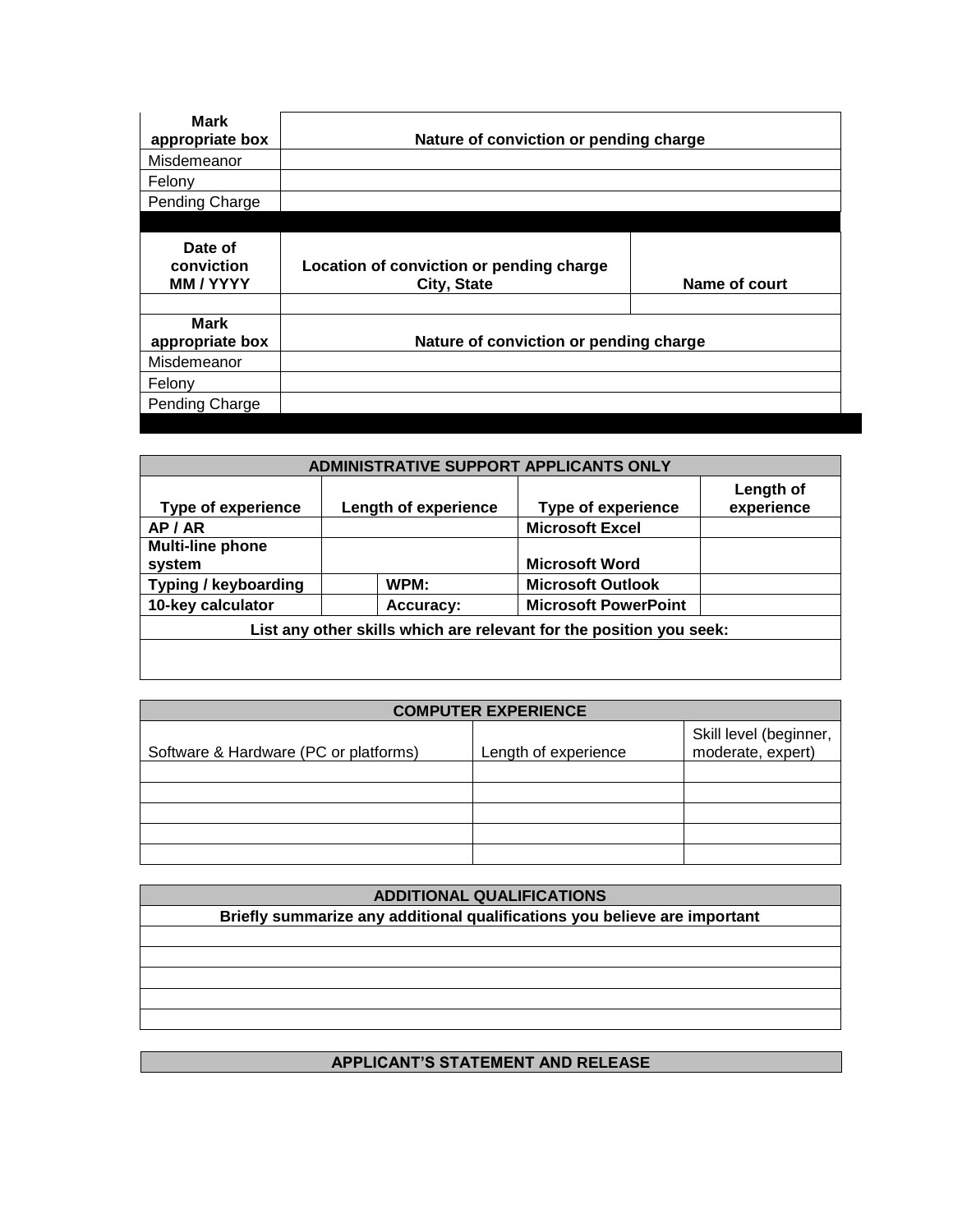I certify that all statements made on this Application for Employment and in any subsequently executed questionnaire or employment document are true and correct. I understand that any material falsifications or omissions made on this application, or on any pre-employment document, may result in termination of my candidacy or any subsequent employment.

**If an employee relationship is established, I understand that such employment is terminable at will at any time, for any reason, with or without cause, and with or without notice. I also understand that any period of employment is not for any specific duration. In addition, I understand that no one is authorized to make oral exceptions to this policy, and written exceptions are permitted only when they are signed by the President of FirstGroup America, Inc. (the Company) or his or her designee.**

I authorize the Company and its representatives to conduct background evaluations and obtain information including but not limited to, criminal history checks from federal, state or local authorities, the Department of Transportation (DOT) and/or the Federal Transportation Administration (FTA).

I hereby expressly authorize such inquiries and fully release and discharge the Company and consumer reporting agency, their respective affiliates, subsidiaries, directors, officers, employees, agents and attorneys thereof, and each of them, and any individual, organization, entity, agency, or other source providing information to a consumer reporting agency from all claims and damages arising out of or relating to any investigation of my background for employment purposes. This release is valid for all federal, state, county and local agencies, authorities, previous employers, military services and educational institutions.

\*Note to Maryland Applicants: Initial \_\_\_\_\_\_\_\_\_\_\_\_\_\_\_\_ I UNDERSTAND THAT UNDER MARYLAND LAW, AN EMPLOYER MAY NOT REQUIRE OR DEMAND, AS A CONDITION OF EMPLOYMENT, PROSPECTIVE EMPLOYMENT OR CONTINUED EMPLOYMENT, THAT ANY INDIVIDUAL SUBMIT TO OR TAKE A LIE DETECTOR OR SIMILAR TEST. AN EMPLOYER WHO VIOLATES THIS LAW IS GUILTY OF A MISDEMEANOR AND SUBJECT TO A FINE NOT EXCEEDING \$100.

\*Note to Massachusetts' Applicants: Initial: \_\_\_\_\_\_\_\_\_\_\_\_\_ I understand that it is unlawful in Massachusetts to require or administer a lie detector test as a condition of employment or continued employment. An employer who violates this law shall be subject to criminal penalties and civil liability.

| *Note to New York Applicants: Initial: | I have received a printed copy of the New York |
|----------------------------------------|------------------------------------------------|
| Correction Law; Article 23-A.          |                                                |

I acknowledge that any offer of employment is conditioned upon my taking a drug screen and the Company's receipt of satisfactory results of such a test and receipt of satisfactory background checks and, if necessary to determine ability to perform essential duties of the position offered, the satisfactory results of physical examination.

| <b>Applicant Name:</b> |       |  |
|------------------------|-------|--|
|                        | Date: |  |
| <b>Applicant</b>       |       |  |
| Signature:             |       |  |

## **Note: This Application for Employment will be considered active for 90 calendar days**

| <b>INTERNAL USE ONLY</b>                      |  |                      |       |
|-----------------------------------------------|--|----------------------|-------|
|                                               |  | Your                 |       |
| Individual receiving & reviewing application: |  | Title:   location #: | Date: |